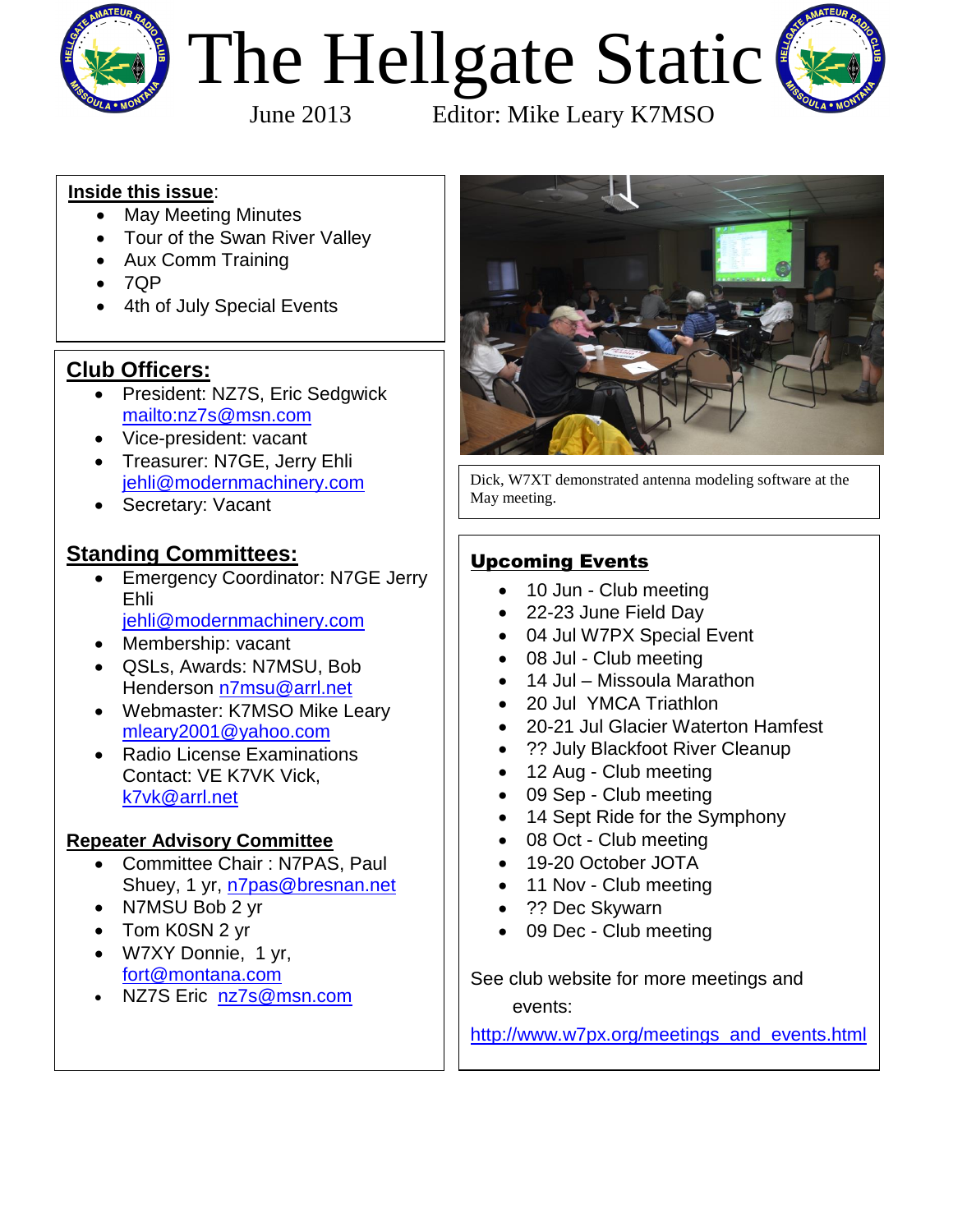Minutes HARC meeting May 13, 2013 recorded by Donna KC5WRA

Vice-President Eric Sedgwick NZ7S called the meeting to order with the following hams and guests in attendance Paul Shuey N7PAS, Jerry Ehli N7GE, Eric Sedgwick NZ7S, Bill Farrrell W4YMA, Lewis Ball NQ7D, Wayne Weber KE7BPU, Bob Henderson N7MSU,

Vick Applegate K7VK, Tom Hellem K0SN, Donna Pecastaing KC5WRA,

Greg Lee NL7WB, Donnie Fort W7XY, JC Jackson KD7TUE, Mike Leary K7MSO, Eileen Jackson KD7TUF, Dean Pond N7DLP, Sandra Pond KF7GZR,

Dick Walton W7XT, Steve Flood KK7UV, Gary Watson - Guest

Treasurer Jerry N7GE reported 4/30/2013 \$925.94 balance. Donnie W7XY moved to accept report, Dean N7DOP 2<sup>nd</sup>, Motion carried.

Repeater Report – Paul N7PAS is working on a repeater for east-west, looking at Thompson Peak linking to the 90 repeater. Paul and Eric worked with USFS on getting a 30-year lease with no charge. Install VHF link to 90 in Missoula.

Paul NPAS moved to proceed with the VHF repeater at Thompson Peak, Lewis NQ7D  $2<sup>n</sup>$ 

Discussion – fees charged could be as much as \$400-500, but not likely to happen

Not much winter access but is a commercial area – many antennas there - Bob says it's easier to get to than others – 90 days for possible approval on this – all equipment will be all club owns – Eric feels there will be no problem and if all goes well will be about a year to do it

Tom K0SN amended motion to be contingent on \$500 fee waived. Jerry N7GE  $2^{nd}$ . Discussion – hasn't been budgeted for yet – Dick W7XT said let repeater committee proceed with plan and then come back with it – Amendment Failed Vote on original motion carried unanimously.

Donna KC5WRA moved Minutes of 3/8/2013 be accepted. Paul N7PAS 2<sup>nd</sup> Motion carried

Net Control Schedule –5/15 Greg NL7WB, 5/22 JC KD7TUE, 5/29 ?, 6/5 Donna KC5WRA

Tom K0SN reported on 7QP competition event by Bear Creek Trail Bill W4YMA wrote article for Static on Triathalon and River Bank Run Jerry N7GE reported all went well on River Bank Run Bob N7MSU discussed TOSRV race to be held Sat and Sun Field Day – Tom K0SN is contact - need for publicity point person, and operator schedule coordinator. Mike K7MSO volunteered for Bonus Points position

Dick W7XT mailed 250 letters to recruit members for club. Mailing done at Opportunity Resources. Has not gotten much response. Eric NZ7S thanked him.

Mid-year Election (due to resignation of Elmer and Liz Meyers) President - Donna KC5WRA nominated Lewis NQ7D, Lewis NQ7S nominated Eric NZ7S. Voted unanimously to elect Eric NZ7S for President and Donna KC5WRA for Secretary (with help from Maggie KF7KEE)

Page **2** of **6**

Dick W7XT presented Power Point Program on Antenna Modeling, dipole antennas and resonant antennas.



Steve KK7UV points to his homebrew antique radio.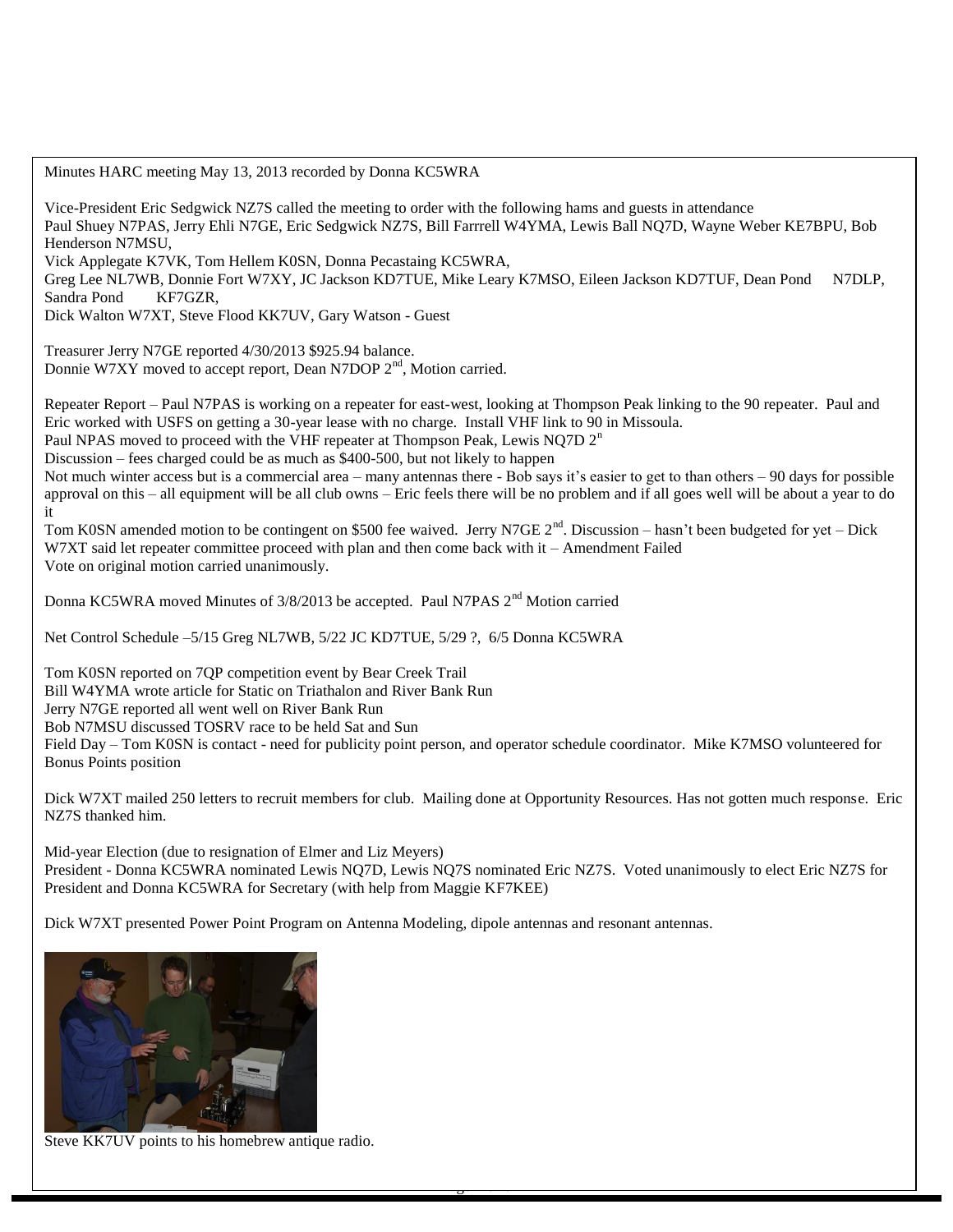## **ANOTHER FB TOSRV**

Ten volunteers from the Hellgate Amateur Radio Club provided communications for the 43th Tour of the Swan River Valley (TOSRV) on May 18 and 19. Cool, damp weather accompanied the 91 bicycle riders and hams for the two-day event. Great scenery, good food and companionship soothed the sore muscles on the 226-mile tour that took us from Missoula through Seeley Lake, Bigfork and Ronan before returning to Missoula. Best of all no one was seriously hurt or injured.

The Blanchard (146.800) and Point Six (147.040) repeaters performed flawlessly for the HARC hams. Simplex communications were needed only for the northern legs of the route.

Many thanks to the following hams for their diligent work that helped make TOSRV a success this year: Lewis NQ7D, Byron NN8A, Dick W7XT, Bill W4YMA, Bob N7MSU, Mike K7MSO, Dean KJ6CQC, Vick K7VK, Donna KC5WRA and Eric NZ7S.





Bob N7MSU reads the rules to the volunteers Bob N7MSU talks with Mark, the "spare tire" guy.



Mark was on the scene of this flat tire less than 10 minutes after it was called in by Mike K7MSO.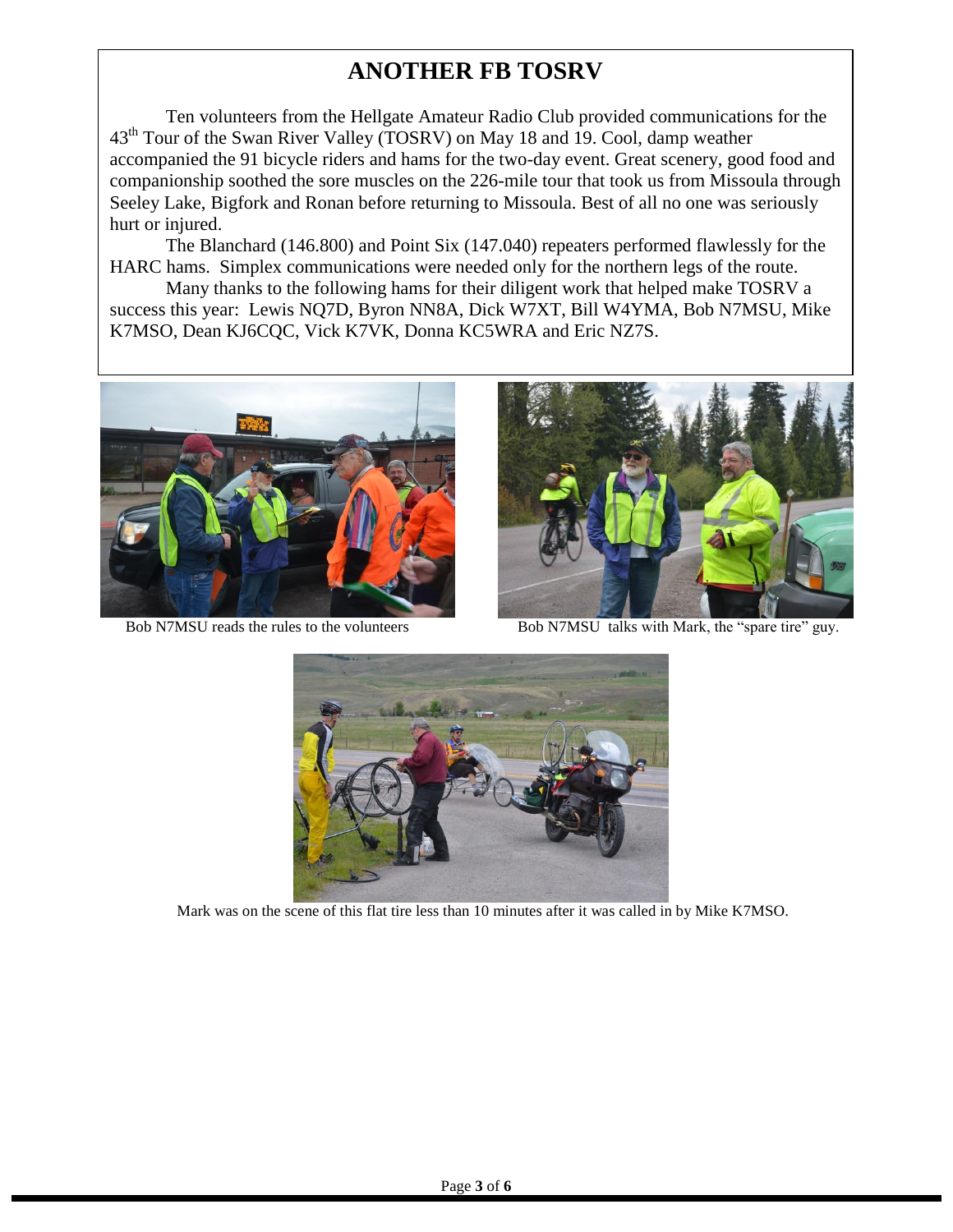#### **Aux Comm Training in Great Falls**

Here is request from JC Jackson to notify all of my HARC contacts about an upcoming Aux Comm class coming on June  $29<sup>th</sup>$  and  $30<sup>th</sup>$ . The class is to be held in Great Falls, Montana. The class is free of charge to attend. In order to bring the teachers to the class there is a minimum number of people that need to attend. Please contact JC for more info. Here is JC's contact info.

1 406 218-9967

jaar 1972 - Die koning van die 1974 van die 1974 van die 1974 van die 1974 van die 1974 van die 1974 van die 1<br>Gebeure

### **July 4th W7PX Special Event**

*By Bob Henderson, N7MSU*

HARC will again be operating a special event station at Fort Missoula on July 4, 2013. We will be operating an HF station at the Chapel at Fort Missoula and could use more operators and loggers. Our HF station is advertised on the ARRL website and in the July QST, so many hams will be looking for us on that date. You can practice your CW and Phone skills.

This is our opportunity to demonstrate ham radio to the public on a special day in our country's history. Many Missoulians attend the festivities and displays at Fort Missoula. With that in mind, we wear club caps and name tags, if we have them. This is a fun time on an important holiday with many festivities at Fort Missoula.

In addition to the HF station, Steve KK7UV and Craig KE7NO will display vintage ham radio equipment. Dave K7GPS and Mike K7MSO will put together an APRS display and Lewis NQ7D will be in charge of public relations. We plan to set up around 8 am and to take down the station about 4 pm. Park on the east side of the museum grounds.

Contact Bob N7MSU at 251-4148 or [n7msu@q.com](mailto:n7msu@q.com)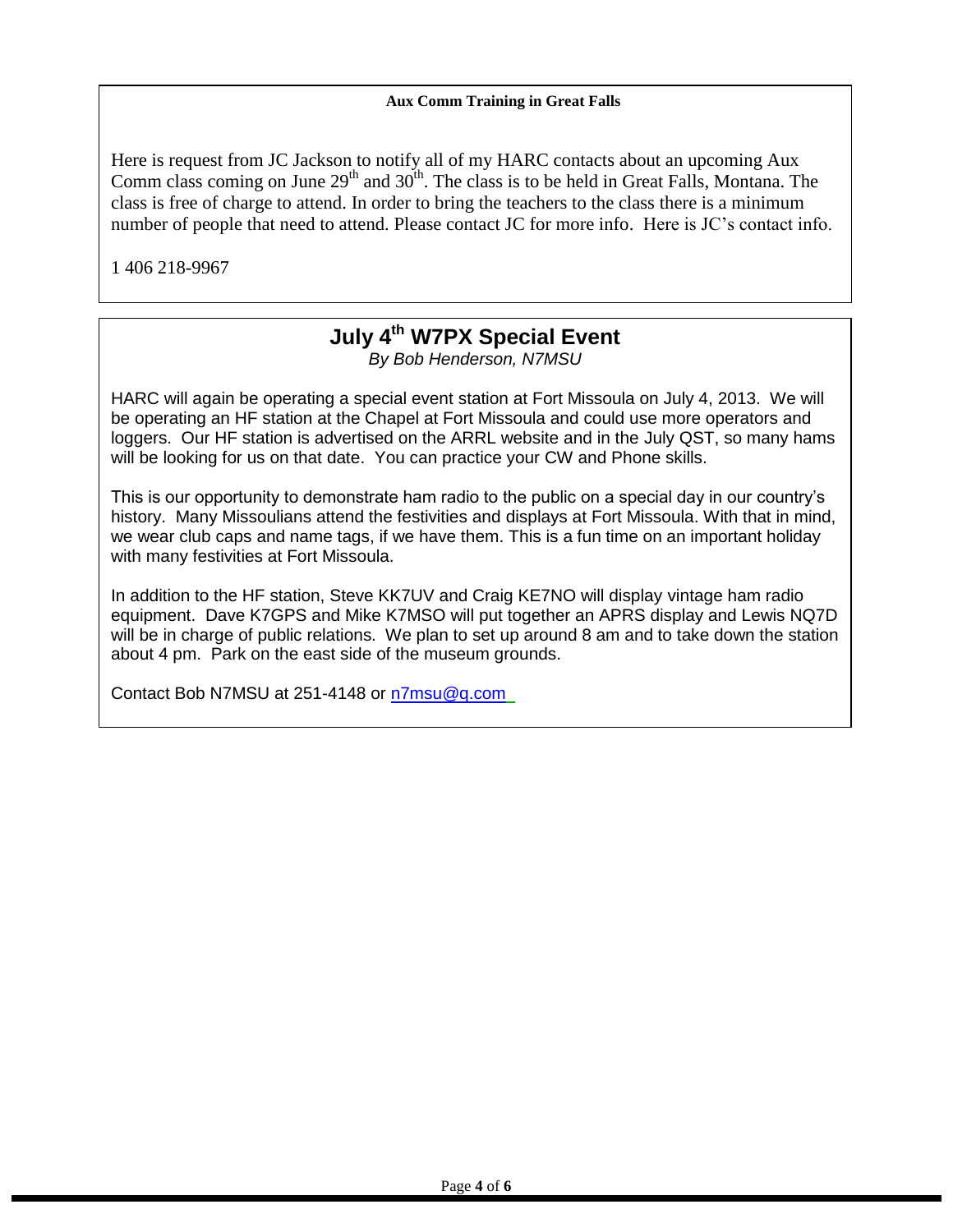The first annual running of the 7th Call District QSO Party (7QP) by Hellgate ARC took place on May 4 and was a big success. Club members KE9BPU , NZ7S and K0SN, and visiting operator Craig Nelson guided the good ship W7XP to well over 800 qso's in the 18 hour contest.

The only disappointment was provided by the weather man as he had predicted 70 degree temperatures for Saturday which did not materialize at the 4600 elevation where the station was set up. But no matter, a constantly running pair of 3-500z's from the SB-220 amplifier provided all the warmth that the crew needed to survive the battle.

The antenna setup consisted of a brand new homebrew tribander (no traps) on an 18 foot boom, courtesy of K0SN, and an 80 meter ladder line fed dipole strung between 2 lodgepole pines at about the 50' level, courtesy of a Shakespeare open-face spinning reel mounted on 6' St. Croix rod, with a 1/4 oz. lead sinker.

KE9BPU provided late shift duty on SSB as NZ7S and K0SN had to depart because of marital obligations (dinner dates), and were gone for most of the evening. Craig also left around 7 PM leaving Wayne by himself to hold down the fort and defend the frequencies against all comers, of which he did a bang-up job and most likely propelled W7XP into the top 2 or 3 in it's class, based upon last years results.

A good time was had by all, and looking forward to the next one.



Tom K0SN works stations for the 7QP party The club's beam at the site